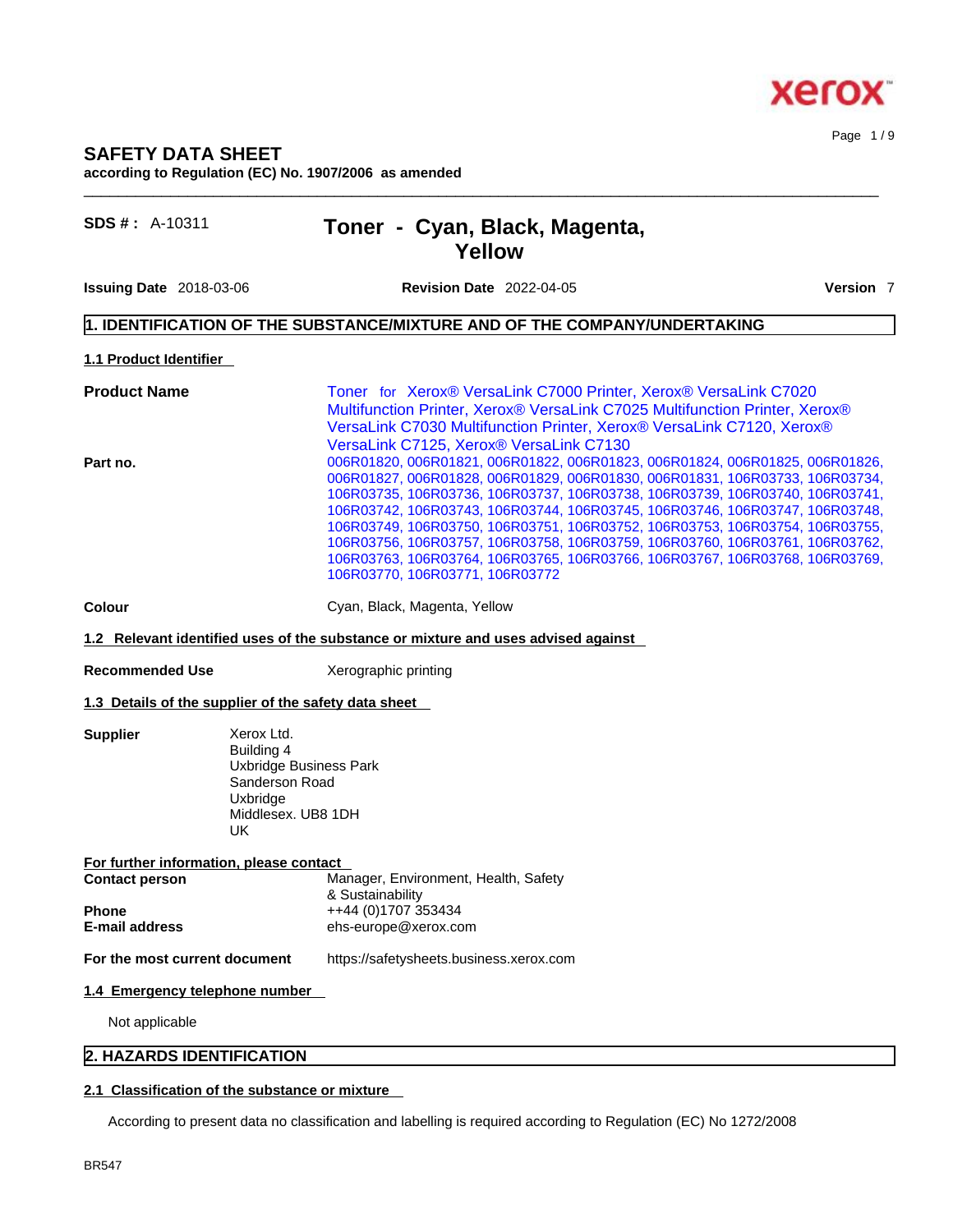Page 2 / 9

# **SDS # :** A-10311 **Toner - Cyan, Black, Magenta, Yellow**

 $\_$  ,  $\_$  ,  $\_$  ,  $\_$  ,  $\_$  ,  $\_$  ,  $\_$  ,  $\_$  ,  $\_$  ,  $\_$  ,  $\_$  ,  $\_$  ,  $\_$  ,  $\_$  ,  $\_$  ,  $\_$  ,  $\_$  ,  $\_$  ,  $\_$  ,  $\_$  ,  $\_$  ,  $\_$  ,  $\_$  ,  $\_$  ,  $\_$  ,  $\_$  ,  $\_$  ,  $\_$  ,  $\_$  ,  $\_$  ,  $\_$  ,  $\_$  ,  $\_$  ,  $\_$  ,  $\_$  ,  $\_$  ,  $\_$  ,

**Issuing Date** 2018-03-06 **Revision Date** 2022-04-05 **Version** 7

 $\_$  ,  $\_$  ,  $\_$  ,  $\_$  ,  $\_$  ,  $\_$  ,  $\_$  ,  $\_$  ,  $\_$  ,  $\_$  ,  $\_$  ,  $\_$  ,  $\_$  ,  $\_$  ,  $\_$  ,  $\_$  ,  $\_$  ,  $\_$  ,  $\_$  ,  $\_$  ,  $\_$  ,  $\_$  ,  $\_$  ,  $\_$  ,  $\_$  ,  $\_$  ,  $\_$  ,  $\_$  ,  $\_$  ,  $\_$  ,  $\_$  ,  $\_$  ,  $\_$  ,  $\_$  ,  $\_$  ,  $\_$  ,  $\_$  ,

## **2.2 Label elements**

None

## **2.3 Other hazards**

Not a PBT according to REACH Annex XIII May form explosible dust-air mixture if dispersed

## **3. COMPOSITION/INFORMATION ON INGREDIENTS**

## **3.2 Mixtures**

| <b>Chemical Name</b>  | Weight % | CAS No.     | <b>EC-No</b> | <b>Classification (Reg.</b><br>1272/2008) | Hazard<br><b>Statements</b> | <b>REACH Registration</b><br><b>Number</b> |
|-----------------------|----------|-------------|--------------|-------------------------------------------|-----------------------------|--------------------------------------------|
| Resin                 | 60-70    | Proprietary | Not listed   | $- -$                                     | $\sim$ $\sim$               | $- -$                                      |
| Magnetite             | $5 - 15$ | Proprietary | Listed       | $\sim$ $-$                                | $\sim$ $\sim$               | 01-2119457646-28-0021                      |
| Wax                   | 1-10     | 8002-74-2   | 232-315-6    | $\overline{\phantom{m}}$                  | $\sim$ $\sim$               | $\overline{\phantom{m}}$                   |
| <b>Yellow Pigment</b> | $0 - 10$ | 6358-31-2   | 228-768-4    | $\sim$ $\sim$                             | $\sim$ $\sim$               | $- -$                                      |
| Carbon black          | $0 - 10$ | 1333-86-4   | 215-609-9    | $\sim$ $\sim$                             | $\sim$ $\sim$               | 01-2119384822-32-0065                      |
| Cyan Pigment          | $0 - 10$ | 147-14-8    | 205-685-1    | $\sim$ $\sim$                             | $\sim$ $\sim$               | 01-2119458771-32-0044                      |
| Silica, amorphous     | $1-5$    | 7631-86-9   | 231-545-4    | $\sim$ $-$                                | $\sim$ $\sim$               | $\overline{\phantom{m}}$                   |
| Magenta pigment       | $0 - 10$ | 980-26-7    | 213-561-3    | $\sim$ $\sim$                             | $\overline{\phantom{m}}$    | 01-2119456804-33-0008                      |
| Titanium dioxide      | $<$ 1    | 13463-67-7  | 236-675-5    | Carc (Inhal) 2                            | H <sub>351</sub>            | --                                         |

## **Full text of H- statements: see section 16**

**Note**

"--" indicates no classification or hazard statements apply. Components marked as "Not Listed" are exempt from registration. Where no REACH registration number is listed, it is considered confidential to the Only Representative.

## **4. FIRST AID MEASURES**

## **4.1 Description of first aid measures**

| <b>General advice</b>                                 | For external use only. When symptoms persist or in all cases of doubt seek medical advice.<br>Show this safety data sheet to the doctor in attendance. |
|-------------------------------------------------------|--------------------------------------------------------------------------------------------------------------------------------------------------------|
| Eye contact                                           | Immediately flush with plenty of water. After initial flushing, remove any contact lenses and<br>continue flushing for at least 15 minutes             |
| <b>Skin contact</b><br><b>Inhalation</b><br>Ingestion | Wash skin with soap and water<br>Move to fresh air<br>Rinse mouth with water and afterwards drink plenty of water or milk                              |

## **4.2 Most important symptoms and effects, both acute and delayed**

| <b>Acute toxicity</b> |                 |
|-----------------------|-----------------|
| Eyes                  | No known effect |
| Skin                  | No known effect |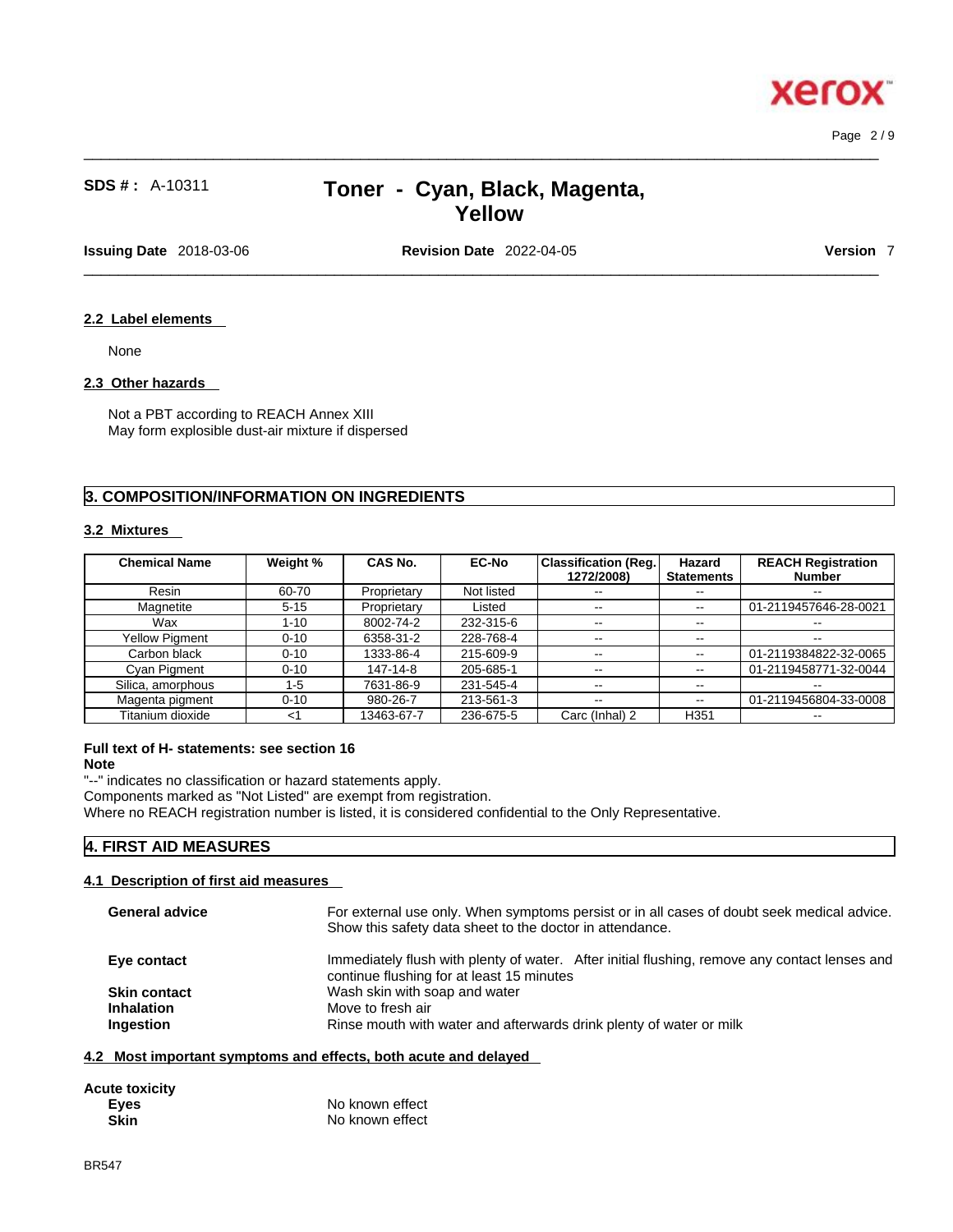

 $\_$  ,  $\_$  ,  $\_$  ,  $\_$  ,  $\_$  ,  $\_$  ,  $\_$  ,  $\_$  ,  $\_$  ,  $\_$  ,  $\_$  ,  $\_$  ,  $\_$  ,  $\_$  ,  $\_$  ,  $\_$  ,  $\_$  ,  $\_$  ,  $\_$  ,  $\_$  ,  $\_$  ,  $\_$  ,  $\_$  ,  $\_$  ,  $\_$  ,  $\_$  ,  $\_$  ,  $\_$  ,  $\_$  ,  $\_$  ,  $\_$  ,  $\_$  ,  $\_$  ,  $\_$  ,  $\_$  ,  $\_$  ,  $\_$  , Page 3 / 9

# **SDS # :** A-10311 **Toner - Cyan, Black, Magenta, Yellow**

| <b>Issuing Date</b> 2018-03-06    | <b>Revision Date 2022-04-05</b>                                            | Version 7 |
|-----------------------------------|----------------------------------------------------------------------------|-----------|
| <b>Inhalation</b>                 | No known effect                                                            |           |
| Ingestion                         | No known effect                                                            |           |
| <b>Chronic effects</b>            |                                                                            |           |
| <b>Chronic toxicity</b>           | No known effects under normal use conditions                               |           |
| <b>Main symptoms</b>              | Overexposure may cause:                                                    |           |
|                                   | mild respiratory irritation similar to nuisance dust.                      |           |
|                                   | 4.3 Indication of immediate medical attention and special treatment needed |           |
| <b>Protection of first-aiders</b> | No special protective equipment required                                   |           |

## **5. FIREFIGHTING MEASURES**

#### **5.1 Extinguishing media**

**Suitable extinguishing media** Use water spray or fog; do not use straight streams, Foam

**Unsuitable extinguishing media** Do not use a solid water stream as it may scatterand spread fire

#### **5.2 Special hazards arising from the substance or mixture**

**Notes to physician** Treat symptomatically

Fine dust dispersed in air, in sufficient concentrations, and in the presence of an ignition source is a potential dust explosion hazard

## **Hazardous combustion products**

Hazardous decomposition products due to incomplete combustion. Carbon oxides Nitrogen oxides (NOx)

#### **5.3 Advice for fire-fighters**

In the event of fire and/or explosion do not breathe fumes. Wear fire/flame resistant/retardant clothing. Use self-contained pressure-demand breathing apparatus if needed to prevent exposure to smoke or airborne toxins. Wear self-contained breathing apparatus and protective suit.

#### **Other information**

| Flammability | Not flammable  |
|--------------|----------------|
| Flash point  | Not applicable |

## **6. ACCIDENTAL RELEASE MEASURES**

## **6.1 Personal precautions, protective equipment and emergency procedures**

Avoid breathing dust

#### **6.2 Environmental precautions**

Although toner is not an aquatic toxin, microplastics may be a physical hazard to aquatic life and should not be allowed to enter drains, sewers, or waterways

## **6.3 Methods and material for containment and cleaning up**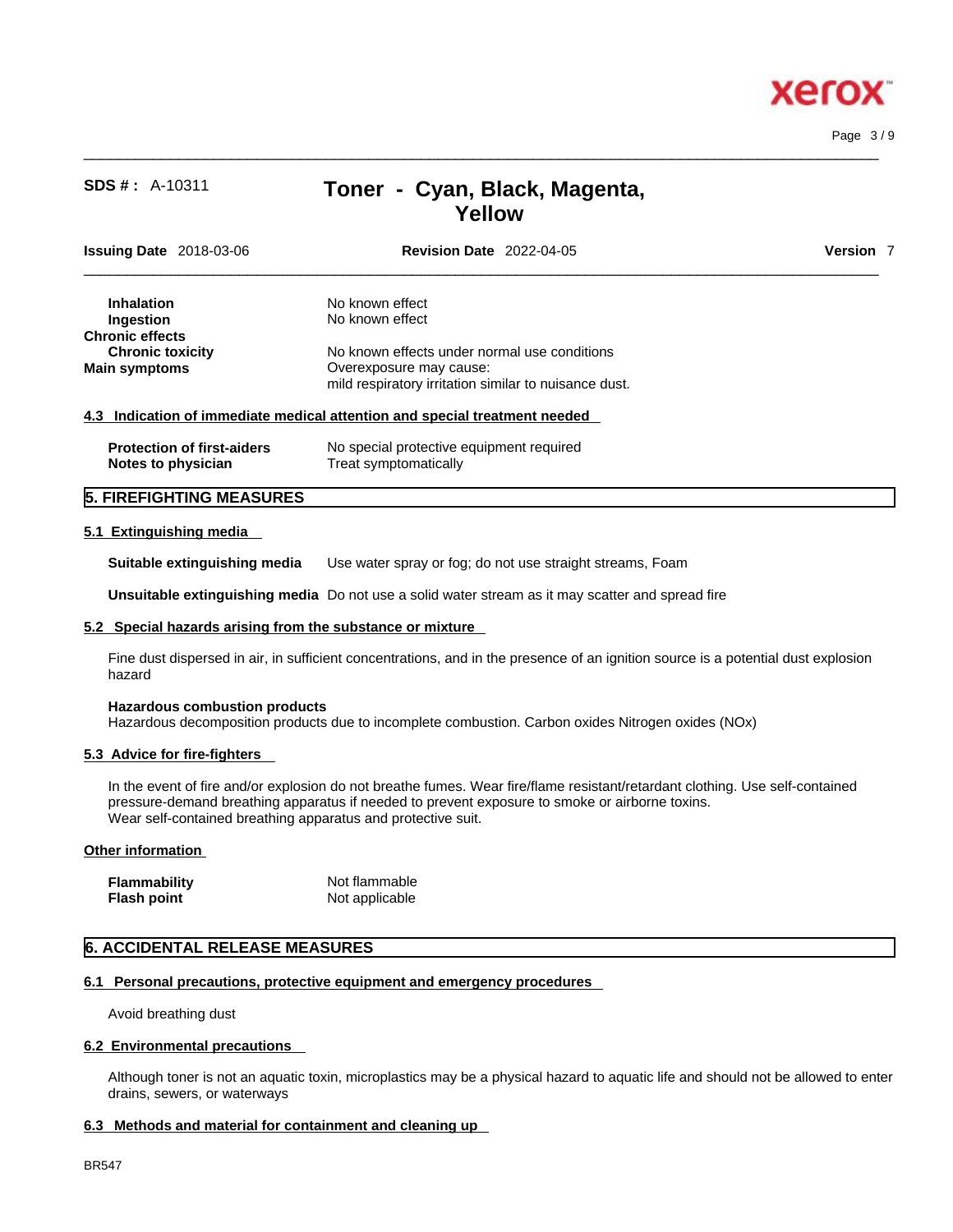Page 4 / 9

# **SDS # :** A-10311 **Toner - Cyan, Black, Magenta, Yellow**

 $\_$  ,  $\_$  ,  $\_$  ,  $\_$  ,  $\_$  ,  $\_$  ,  $\_$  ,  $\_$  ,  $\_$  ,  $\_$  ,  $\_$  ,  $\_$  ,  $\_$  ,  $\_$  ,  $\_$  ,  $\_$  ,  $\_$  ,  $\_$  ,  $\_$  ,  $\_$  ,  $\_$  ,  $\_$  ,  $\_$  ,  $\_$  ,  $\_$  ,  $\_$  ,  $\_$  ,  $\_$  ,  $\_$  ,  $\_$  ,  $\_$  ,  $\_$  ,  $\_$  ,  $\_$  ,  $\_$  ,  $\_$  ,  $\_$  ,

| <b>Revision Date 2022-04-05</b><br><b>Issuing Date</b> 2018-03-06                                                                                                                                               | Version |
|-----------------------------------------------------------------------------------------------------------------------------------------------------------------------------------------------------------------|---------|
| Prevent dust cloud<br><b>Methods for containment</b><br>Use a vacuum cleaner to remove excess, then wash with COLD water. Hot water fuses<br>Methods for cleaning up<br>the toner making it difficult to remove |         |
| 6.4 Reference to other sections                                                                                                                                                                                 |         |

See section 12 for additional ecological information See Section 13 for additional information

## **7. HANDLING AND STORAGE**

## **7.1 Precautions for safe handling**

Handle in accordance with good industrial hygiene and safety practice, Avoid dust accumulation in enclosed space, Prevent dust cloud

**Hygiene measures** None under normal use conditions

## **7.2 Conditions for safe storage, including any incompatibilities**

Keep container tightly closed in a dry and well-ventilated place, Store at room temperature

#### **7.3 Specific end uses**

Xerographic printing

## **8. EXPOSURE CONTROLS/PERSONAL PROTECTION**

**8.1 Control parameters** 

| <b>Xerox Exposure Limit</b> | $2.5 \text{ mg/m}^3$ (total dust)       |
|-----------------------------|-----------------------------------------|
| <b>Xerox Exposure Limit</b> | 0.4 mg/m <sup>3</sup> (respirable dust) |

**8.2 Exposure controls** 

**Engineering measures** None under normal use conditions

**Personal protective equipment** 

| Eye/face protection           | No special protective equipment required |
|-------------------------------|------------------------------------------|
| <b>Hand protection</b>        | No special protective equipment required |
| Skin and body protection      | No special protective equipment required |
| <b>Respiratory protection</b> | No special protective equipment required |
| <b>Thermal hazards</b>        | None under normal processing             |

## **Environmental Exposure Controls Environmental Exposure**

Keep out of drains, sewers, ditches and waterways

## **Controls**

**9. PHYSICAL AND CHEMICAL PROPERTIES**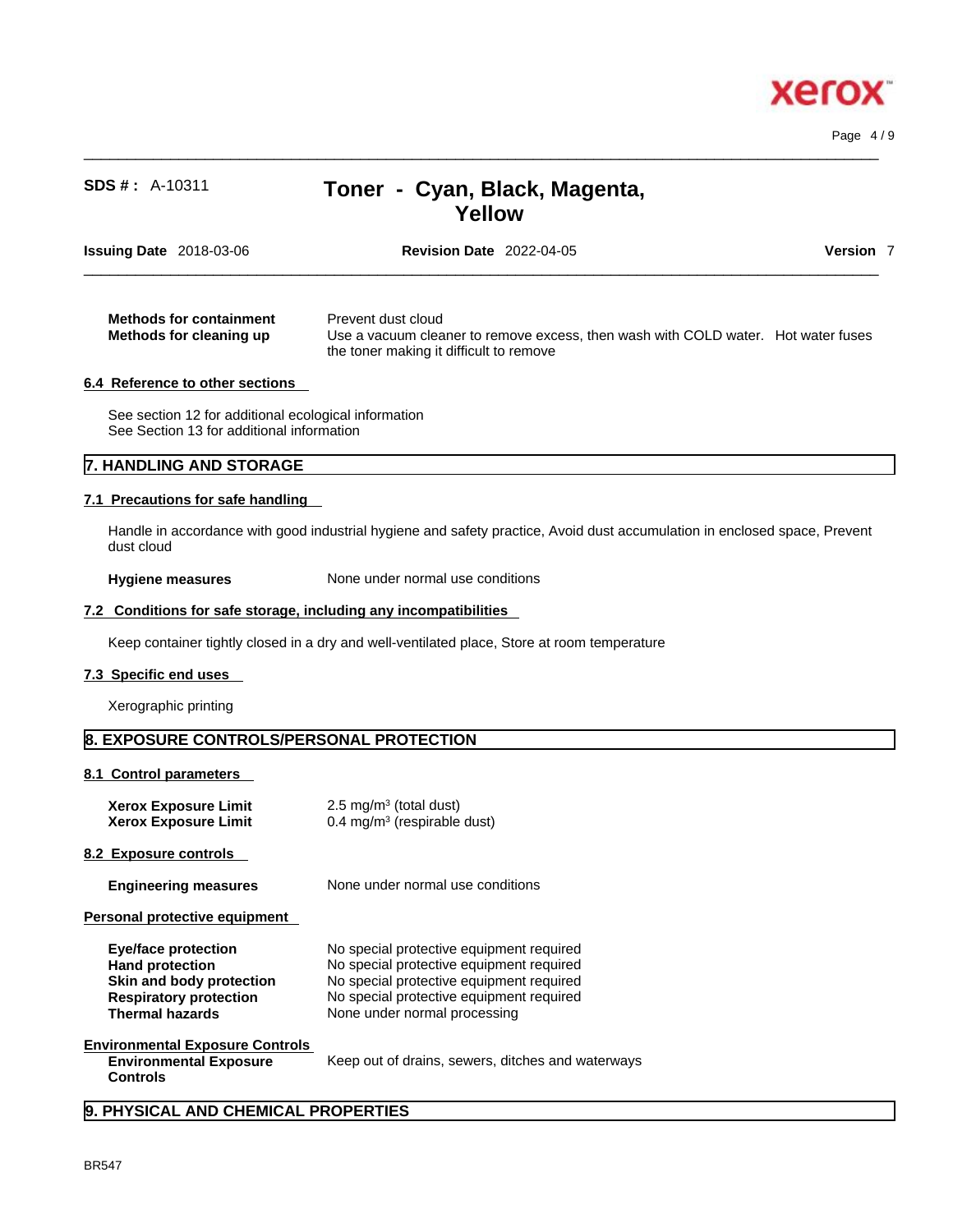Page 5 / 9

**Xerox** 

# **SDS # :** A-10311 **Toner - Cyan, Black, Magenta, Yellow**

**Issuing Date** 2018-03-06 **Revision Date** 2022-04-05 **Version** 7

## **9.1 Information on basic physical and chemical properties**

| Appearance<br><b>Physical state</b><br>Colour                                                                                                                                                                             | Powder<br>Solid | Cyan, Black, Magenta, Yellow                                                                                                         | Odour<br><b>Odour threshold</b><br>рH | Faint<br>Not applicable<br>Not applicable                                                    |
|---------------------------------------------------------------------------------------------------------------------------------------------------------------------------------------------------------------------------|-----------------|--------------------------------------------------------------------------------------------------------------------------------------|---------------------------------------|----------------------------------------------------------------------------------------------|
| <b>Flash point</b>                                                                                                                                                                                                        |                 | Not applicable                                                                                                                       |                                       |                                                                                              |
| <b>Melting / Freezing Point</b><br><b>Boiling point/boiling range</b><br><b>Softening point</b>                                                                                                                           |                 | Not applicable<br>Not applicable<br>49 - 60 $^{\circ}$ C<br>$\sqrt{ }$                                                               | 120 - 140 °F                          |                                                                                              |
| <b>Evaporation rate</b><br><b>Flammability</b><br><b>Flammability Limits in Air</b>                                                                                                                                       |                 | Not applicable<br>Not flammable<br>Not applicable                                                                                    |                                       |                                                                                              |
| <b>Explosive Limits</b>                                                                                                                                                                                                   |                 | No data available                                                                                                                    |                                       |                                                                                              |
| Vapour pressure<br><b>Vapour density</b><br><b>Specific gravity</b><br><b>Water solubility</b><br><b>Partition coefficient</b><br><b>Autoignition temperature</b><br><b>Decomposition temperature</b><br><b>Viscosity</b> |                 | Not applicable<br>Not applicable<br>$-2$<br>1.<br>Negligible<br>Not applicable<br>Not applicable<br>Not determined<br>Not applicable |                                       |                                                                                              |
| <b>Explosive properties</b>                                                                                                                                                                                               |                 | source is a potential dust explosion hazard                                                                                          |                                       | Fine dust dispersed in air, in sufficient concentrations, and in the presence of an ignition |
| <b>Oxidising properties</b>                                                                                                                                                                                               |                 | Not applicable                                                                                                                       |                                       |                                                                                              |
|                                                                                                                                                                                                                           |                 |                                                                                                                                      |                                       |                                                                                              |

## **9.2 Other information**

None

## **10. STABILITY AND REACTIVITY**

## **10.1 Reactivity**

No dangerous reaction known under conditions of normal use

## **10.2 Chemical stability**

Stable under normal conditions

## **10.3 Possibility of hazardous reactions**

| <b>Hazardous reactions</b> | None under normal processing            |
|----------------------------|-----------------------------------------|
| Hazardous polymerisation   | Hazardous polymerisation does not occur |

## **10.4 Conditions to avoid**

 $\_$  ,  $\_$  ,  $\_$  ,  $\_$  ,  $\_$  ,  $\_$  ,  $\_$  ,  $\_$  ,  $\_$  ,  $\_$  ,  $\_$  ,  $\_$  ,  $\_$  ,  $\_$  ,  $\_$  ,  $\_$  ,  $\_$  ,  $\_$  ,  $\_$  ,  $\_$  ,  $\_$  ,  $\_$  ,  $\_$  ,  $\_$  ,  $\_$  ,  $\_$  ,  $\_$  ,  $\_$  ,  $\_$  ,  $\_$  ,  $\_$  ,  $\_$  ,  $\_$  ,  $\_$  ,  $\_$  ,  $\_$  ,  $\_$  ,

 $\_$  ,  $\_$  ,  $\_$  ,  $\_$  ,  $\_$  ,  $\_$  ,  $\_$  ,  $\_$  ,  $\_$  ,  $\_$  ,  $\_$  ,  $\_$  ,  $\_$  ,  $\_$  ,  $\_$  ,  $\_$  ,  $\_$  ,  $\_$  ,  $\_$  ,  $\_$  ,  $\_$  ,  $\_$  ,  $\_$  ,  $\_$  ,  $\_$  ,  $\_$  ,  $\_$  ,  $\_$  ,  $\_$  ,  $\_$  ,  $\_$  ,  $\_$  ,  $\_$  ,  $\_$  ,  $\_$  ,  $\_$  ,  $\_$  ,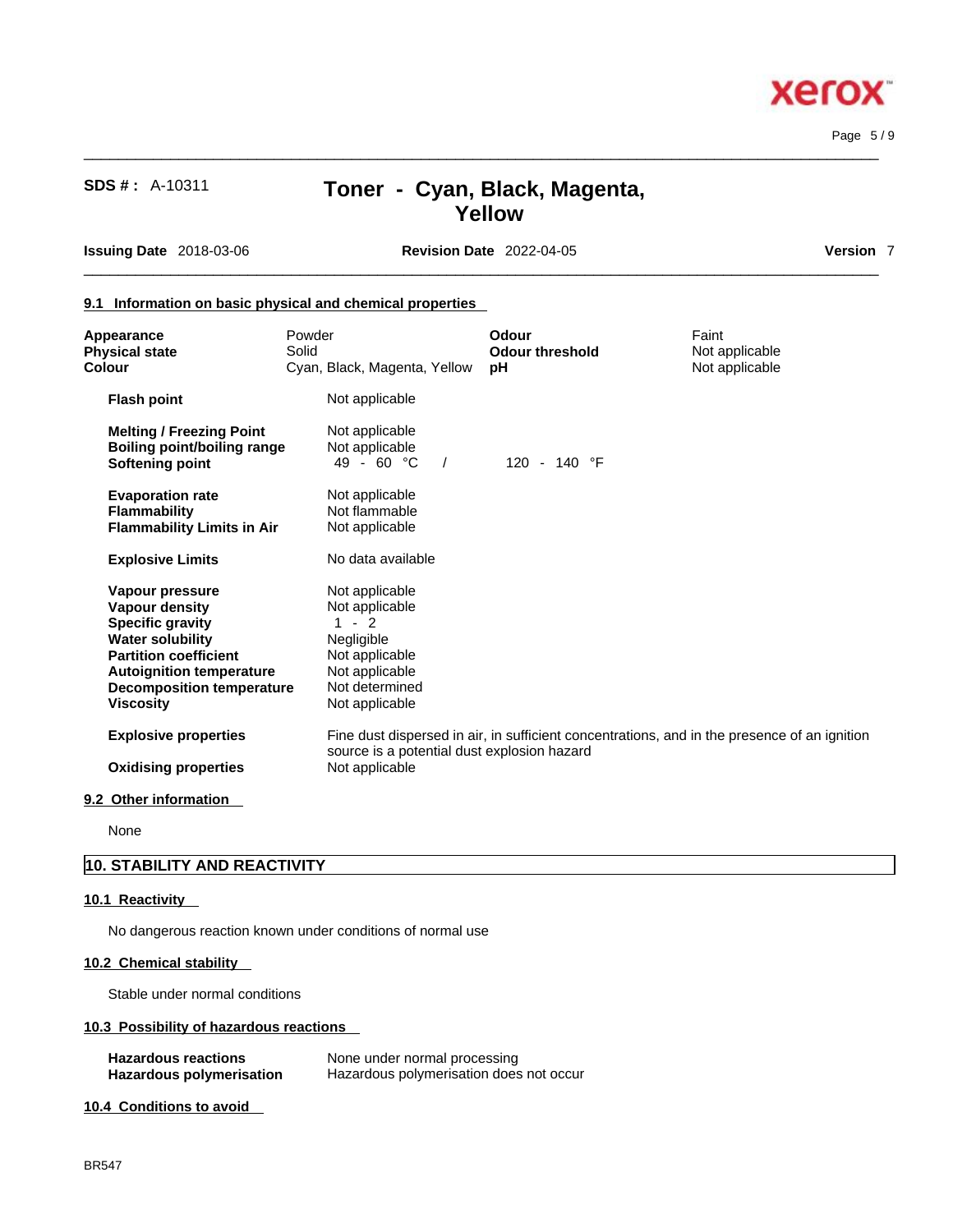# **SDS # :** A-10311 **Toner - Cyan, Black, Magenta, Yellow**

 $\_$  ,  $\_$  ,  $\_$  ,  $\_$  ,  $\_$  ,  $\_$  ,  $\_$  ,  $\_$  ,  $\_$  ,  $\_$  ,  $\_$  ,  $\_$  ,  $\_$  ,  $\_$  ,  $\_$  ,  $\_$  ,  $\_$  ,  $\_$  ,  $\_$  ,  $\_$  ,  $\_$  ,  $\_$  ,  $\_$  ,  $\_$  ,  $\_$  ,  $\_$  ,  $\_$  ,  $\_$  ,  $\_$  ,  $\_$  ,  $\_$  ,  $\_$  ,  $\_$  ,  $\_$  ,  $\_$  ,  $\_$  ,  $\_$  ,

**Issuing Date** 2018-03-06 **Revision Date** 2022-04-05 **Version** 7

 $\_$  ,  $\_$  ,  $\_$  ,  $\_$  ,  $\_$  ,  $\_$  ,  $\_$  ,  $\_$  ,  $\_$  ,  $\_$  ,  $\_$  ,  $\_$  ,  $\_$  ,  $\_$  ,  $\_$  ,  $\_$  ,  $\_$  ,  $\_$  ,  $\_$  ,  $\_$  ,  $\_$  ,  $\_$  ,  $\_$  ,  $\_$  ,  $\_$  ,  $\_$  ,  $\_$  ,  $\_$  ,  $\_$  ,  $\_$  ,  $\_$  ,  $\_$  ,  $\_$  ,  $\_$  ,  $\_$  ,  $\_$  ,  $\_$  ,

Prevent dust cloud, Fine dust dispersed in air, in sufficient concentrations, and in the presence of an ignition source is a potential dust explosion hazard

## **10.5 Incompatible Materials**

None

#### **10.6 Hazardous decomposition products**

None under normal use

## **11. TOXICOLOGICAL INFORMATION**

*The toxicity data noted below is based on the test results of similar reprographic materials.* 

**Oral LD50** > 5 g/kg (rat)

## **11.1 Information on toxicological effects**

#### **Acute toxicity**

*Product Information* . **Irritation** No skin irritation, No eye irritation **Dermal LD50** > 5 g/kg (rabbit) **LC50 Inhalation** > 5 mg/L (rat, 4 hr)

#### **Chronic toxicity**

| Product Information      |  |
|--------------------------|--|
| <b>Chronic effects</b>   |  |
| Carcinogenicity          |  |
| <b>Other information</b> |  |
|                          |  |

**Other toxic effects**

*Product Information*  **Target organ effects** 

**Not mutagenic in AMES Test<br>None known** 



Page 6 / 9

No known effects under normal use conditions

See "Other Information" in this section.

The IARC (International Agency for Research on Cancer) has listed carbon black as "possibly carcinogenic to humans". However, Xerox has concluded that the presence of carbon black in this mixture does not present a health hazard. The IARC classification is based on studies evaluating pure, "free" carbon black. In contrast, toner is a formulation composed of specially prepared polymer and a small amount of carbon black (or other pigment). In the process of making toner, the small amount of carbon black becomes encapsulated within a matrix. Xeroxhas performed extensive testing of toner, including a chronic bioassay (test for potential carcinogenicity). Exposure to toner did not produce evidence of cancer in exposed animals. The results were submitted to regulatory agencies and published extensively.

The IARC (International Agency for Research on Cancer) has listed titanium dioxide as "possibly carcinogenic to humans". However, Xerox has concluded that the presence of titanium dioxide in this mixture does not present a health hazard. The IARC classification is based on studies in rats using high concentrations of pure, unbound TiO2 particles of respirable size. Epidemiological studies do not suggest a carcinogenic effects in humans. In addition, the titanium dioxide in this mixture is encapsulated in a matrix or bound to the surface of the toner.

**Sensitisation**<br> **No sensitisation responses were observed<br>
Mutagenic effects**Mot mutagenic in AMES Test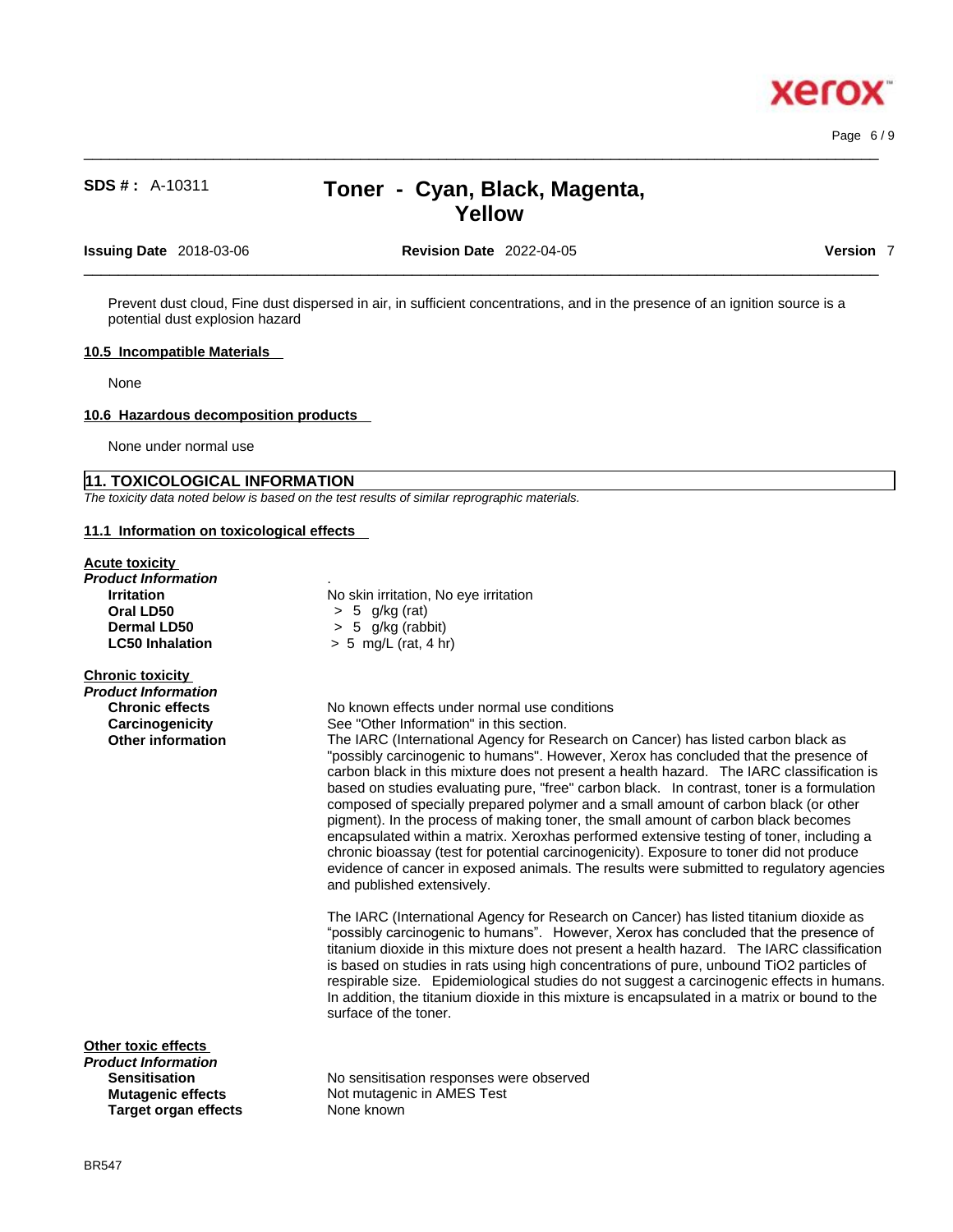Page 7 / 9

# **SDS # :** A-10311 **Toner - Cyan, Black, Magenta, Yellow**

| <b>Issuing Date</b> 2018-03-06 | <b>Revision Date 2022-04-05</b> | Version |  |
|--------------------------------|---------------------------------|---------|--|
|                                |                                 |         |  |

 $\_$  ,  $\_$  ,  $\_$  ,  $\_$  ,  $\_$  ,  $\_$  ,  $\_$  ,  $\_$  ,  $\_$  ,  $\_$  ,  $\_$  ,  $\_$  ,  $\_$  ,  $\_$  ,  $\_$  ,  $\_$  ,  $\_$  ,  $\_$  ,  $\_$  ,  $\_$  ,  $\_$  ,  $\_$  ,  $\_$  ,  $\_$  ,  $\_$  ,  $\_$  ,  $\_$  ,  $\_$  ,  $\_$  ,  $\_$  ,  $\_$  ,  $\_$  ,  $\_$  ,  $\_$  ,  $\_$  ,  $\_$  ,  $\_$  ,

**Other adverse effects** None known **Aspiration Hazard** Not applicable

11.2 Information on other hazards

**Endocrine disrupting properties** This product does not contain any known or suspected endocrine disruptors

## **12. ECOLOGICAL INFORMATION**

## **12.1 Toxicity**

On available data, the mixture / preparation is not harmful to aquatic life

## **12.2 Persistence and degradability**

Not readily biodegradable

### **12.3 Bioaccumulative potential**

Bioaccumulation is unlikely

#### **12.4 Mobility in soil**

Insoluble in water

#### **12.5 Results of PBT and vPvB assessment**

Not a PBT according to REACH Annex XIII

#### **12.6 Endocrine disrupting properties**

This product does not contain any known or suspected endocrine disruptors

## **12.7 Other adverse effects**

Although toner is not an aquatic toxin, microplastics may be a physical hazard to aquatic life and should not be allowed to enter drains, sewers, or waterways.

## **13. DISPOSAL CONSIDERATIONS**

#### **13.1 Waste treatment methods**

| <b>Waste Disposal Method</b>  | No special precautions are needed in handling this material                                                                                                        |  |
|-------------------------------|--------------------------------------------------------------------------------------------------------------------------------------------------------------------|--|
| <b>EWC Waste Disposal No.</b> | 08 03 18                                                                                                                                                           |  |
| <b>Other information</b>      | Although toner is not an aquatic toxin, microplastics may be a physical hazard to aquatic life<br>and should not be allowed to enter drains, sewers, or waterways. |  |

## **14. TRANSPORT INFORMATION**

## **14.1 UN/ID No**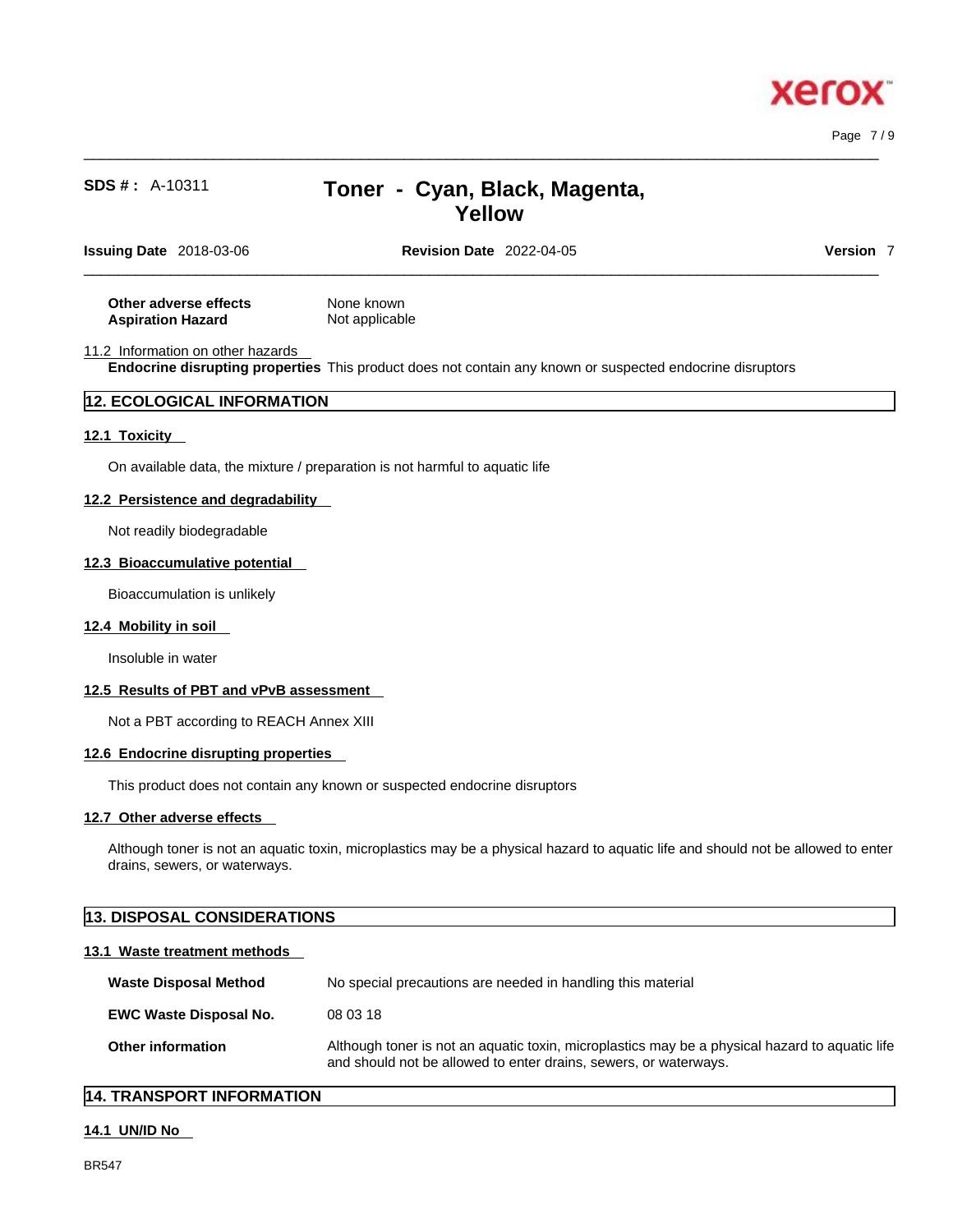

Page 8 / 9

# **SDS # :** A-10311 **Toner - Cyan, Black, Magenta, Yellow**

 $\_$  ,  $\_$  ,  $\_$  ,  $\_$  ,  $\_$  ,  $\_$  ,  $\_$  ,  $\_$  ,  $\_$  ,  $\_$  ,  $\_$  ,  $\_$  ,  $\_$  ,  $\_$  ,  $\_$  ,  $\_$  ,  $\_$  ,  $\_$  ,  $\_$  ,  $\_$  ,  $\_$  ,  $\_$  ,  $\_$  ,  $\_$  ,  $\_$  ,  $\_$  ,  $\_$  ,  $\_$  ,  $\_$  ,  $\_$  ,  $\_$  ,  $\_$  ,  $\_$  ,  $\_$  ,  $\_$  ,  $\_$  ,  $\_$  ,

 $\_$  ,  $\_$  ,  $\_$  ,  $\_$  ,  $\_$  ,  $\_$  ,  $\_$  ,  $\_$  ,  $\_$  ,  $\_$  ,  $\_$  ,  $\_$  ,  $\_$  ,  $\_$  ,  $\_$  ,  $\_$  ,  $\_$  ,  $\_$  ,  $\_$  ,  $\_$  ,  $\_$  ,  $\_$  ,  $\_$  ,  $\_$  ,  $\_$  ,  $\_$  ,  $\_$  ,  $\_$  ,  $\_$  ,  $\_$  ,  $\_$  ,  $\_$  ,  $\_$  ,  $\_$  ,  $\_$  ,  $\_$  ,  $\_$  , **Issuing Date** 2018-03-06 **Revision Date** 2022-04-05 **Version** 7

Not regulated

## **14.2 Proper shipping name**

Not regulated

## **14.3 Transport hazard class(es)**

Not classified

## **14.4 Packing Group**

Not applicable

## **14.5 Environmental hazards**

Presents little or no hazard to the environment

#### **14.6 Special precautions for users**

No special precautions are needed in handling this material

#### **14.7 Transport in bulk according to MARPOL 73/78 and the IBC Code**

Not applicable

## **15. REGULATORY INFORMATION**

#### **15.1 Safety, health and environmental regulations/legislation specific for the substance or mixture**

According to present data no classification and labelling is required according to Regulation (EC) No 1272/2008

#### **15.2 Chemical Safety Assessment**

A chemical safety assessment according to regulation (EC) No. 1907/2006 is not required

## **16. OTHER INFORMATION**

**Issuing Date** 2018-03-06 **Revision Date** 2022-04-05 **Revision Note** (M)SDS sections updated, 3 **Full text of H-Statements referred to undersections 2 and 3** H351 - Suspected of causing cancer if inhaled

**This safety data sheet complies with the requirements of Regulation (EC) No. 1272/2008 as amended.**

#### **Disclaimer**

The information provided in this Safety Data Sheet is correct to the best of our knowledge, information and belief at the date of its publication. The information given is designed only as a guidance for safe handling, use, processing,